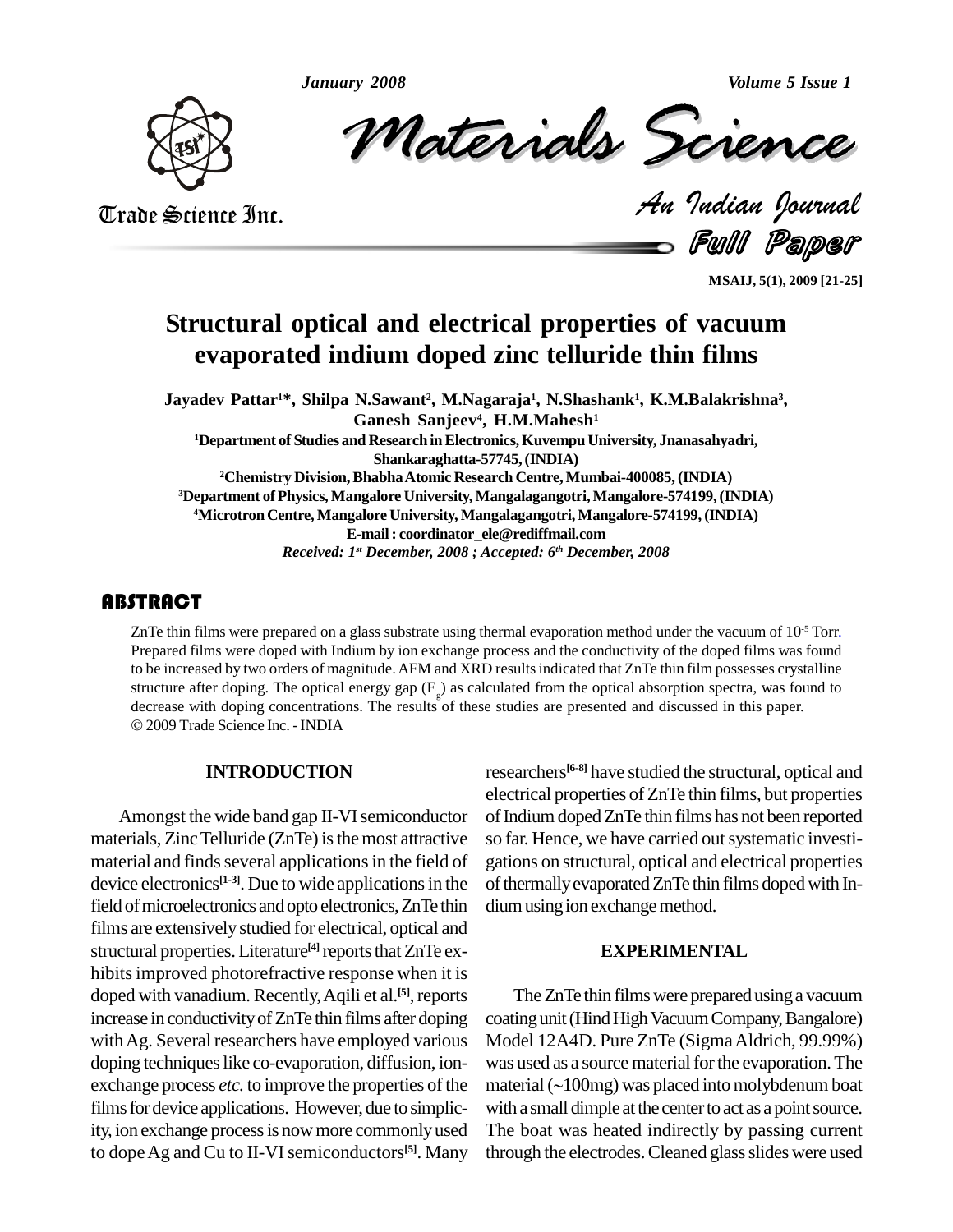### *MSAIJ, 5(1) January 2009*

## Full Paper

as a substrate. These glass slides were cleaned with chromic acid, ultrasonic cleaner, soap water, distilled water and then with acetone.The source-substrate distance was maintained at 13.5 cm. Rotary drive was used to obtain the uniform coating. After reaching high  $\frac{1}{2}$ tance was maintained a<br>used to obtain the uniform<br>vacuum  $(1\times10^{-5} \text{ mbar})$  in vacuum  $(1 \times 10^{-5} \text{ mbar})$  in the vacuum chamber, slowly current was applied to the electrodes to heat the substance.Asource shutter was used to stop the deposition of the film on the substrate. When all the param eters (vacuum, rate of evaporation, substrate temperature, etc.) were optimized, then source shutter was removed and deposition of the film starts on the substrate.<br>The rate of evaporation was maintained at  $\sim$  1.4 Å/sec. moved and deposition of the film starts on the substrate. All the films were prepared at room temperature. The Figure rate of evaporation and thickness of the as-deposited immer<br>films were measured using quartz crystal monitor ("Hind rate of evaporation and thickness of the as-deposited immer<br>films were measured using quartz crystal monitor ("Hind<br>High Vacuum Company" Digital thickness monitor TABLE Model-DTM 101) fixed to the unit. The thickness of all the films was measured to be 170 nm.

As-deposited ZnTe films were cleaned with distilled water and annealed at 400K for 3 hours. These samples were immersed in the solution contained 1g (In  $(NO_3)$ .5H<sub>2</sub>O) in 1 liter (H<sub>2</sub>O) for doping. The im-<br>mersion time was varied from 5, 10, 15 min. The films after immersion were cleaned in distilled water bath and dried. Ion exchange takes place at the film surface, means high concentrating Indium layer forms on the ing ar<br>surface of the film. Further these films were heated in a depos<br>vacuum  $(1\times10^{-3}$ mbar) at 400K for 3 hours to diffuse broad surface of the film. Further these films were heated in a vacuum  $(1\times10^{-3}$ mbar) at 400K for 3 hours to diffuse Indiumatomsintothe films.

properties of the prepared samples were measured us-*I* PGSTAT 20<br>*I* PGSTAT 20<br>*Science*<br>*Indian Iournal* X-ray diffraction (XRD) patterns were recorded on a Philips X-ray diffractometer (Model PW 1710) X-ray diffraction (XRD) patterns were recorded dired<br>on a Philips X-ray diffractometer (Model PW 1710) are c<br>with Cu K $\alpha$  radiation ( $\lambda$ = 1.54 Å). AFM measure- XRI ments were carried out using a scanning probe micro scope (SPM-Solver P47, NT-MDT, Russia) in contact mode. Rectangular cantilevers of silicon nitride (length  $200 \mu m$  and width  $40 \mu m$ ) having a force constant of 3 N/m were employed for the measurement. Optical properties of the ZnTe thin films before and  $2\text{d} \sin \theta = n\lambda$  (1) after doping were carried out using UV-VIS spectro photometer (Shimadzu Model 1650-PC). Electrical ing AUTOLAB PGSTAT 20. All characteristics were measured at room temperature.



**Figure 1: XRD graph of (a) As-deposited (b)5 min immersed (c) 10 min immersed ZnTe thin film**

**TABLE 1: XRD parameters of ZnTe thin films doped with indium**

| TADLE 1. AND parameters of Zirve thin films doped with<br>indium |  |                                                         |                                                                                                                              |
|------------------------------------------------------------------|--|---------------------------------------------------------|------------------------------------------------------------------------------------------------------------------------------|
|                                                                  |  |                                                         |                                                                                                                              |
|                                                                  |  | 3.04                                                    | 5.86                                                                                                                         |
|                                                                  |  | 2.44                                                    | 4.545                                                                                                                        |
|                                                                  |  | 5min immersed 3.54512 130<br>10min immersed 3.53373 148 | Sample name $d(\hat{A})$ $D(\hat{A})$ $\frac{\epsilon 10^{-3}}{(\text{lin}^2 \text{ m}^4)}$ $\delta 10^{15}(\text{lin/m}^2)$ |

### **RESULTSAND DISCUSSIONS**

### **Structural properties**

XRD patterns of ZnTe films before and after doping are presented in figure 1. It is observed that as deposited film prepared at room temperature possesses broad peak indicating amorphous structure. The presdeposited film prepared at room temperature possesses<br>broad peak indicating amorphous structure. The pres-<br>ence of intense peak at  $2\theta = 25.21$  degree in (111) direction for indium doped films reveals that these films ence of intense peak at  $2\theta = 25.21$  degree in (111) direction for indium doped films reveals that these films are crystalline in nature. The 20 values observed in the XRD and those of JCPDS (01-0582) data were found in fair agreement between them. Doped films were found to exhibit two diffraction peaks associated with (111) and (220), of which the intensity of (111) orientation is<br>predominant. The lattice parameters of the films were<br>calculated using the Bragg's formula<sup>[9]</sup>: predominant. The lattice parameters of the films were  $\alpha$  calculated using the Bragg's formula<sup>[9]</sup>:<br>  $2d\sin\theta = n\lambda(1)$ 

The grain size of the crystallites were calculated from  $2d\sin\theta = n\lambda$  (1)<br>The grain size of the crystallites were<br>the XRD using Scherer's relation,  $\frac{1}{2}$  XRI

## $\frac{1}{\theta}$  (2)  $D = \frac{k\lambda}{\beta\cos\theta}$  (2)

**D** =  $\frac{k\lambda}{\beta \cos \theta}$  (2)<br>Where k = 0.94 is a constant, λ- the wavelength of radiation, β**βcosθ**<br>Where k = 0.94 is a constant, λ- the wavelength of radiation, β-<br>the full width half maximum and θ - the diffraction angle. The Where  $k = 0.94$  is a constant,  $\lambda$ - the wavelength of radiation,  $\beta$ -<br>the full width half maximum and  $\theta$  - the diffraction angle. The<br>micro strain ( $\epsilon$ ) and the dislocation density ( $\delta$ ) of doped films



*Materials Science*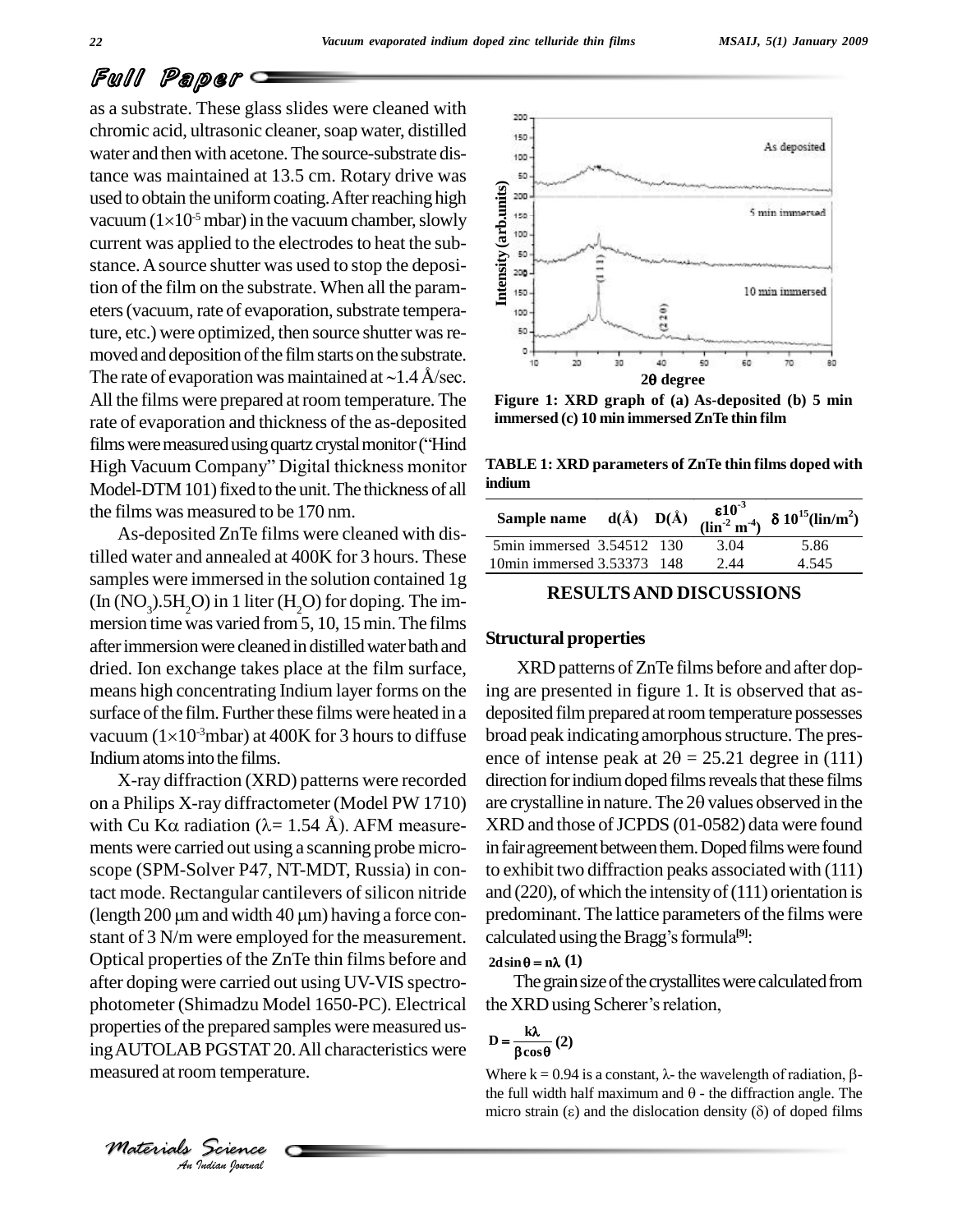**4**

Full Paper

were estimated using the equations and are presented in TABLE<sub>1</sub>.  $\big)$ E 1.<br> $\cos \theta$ )

TABLE 1.  
\n
$$
\varepsilon = \frac{(\beta \cos \theta)}{\beta}
$$
\n(3)

and 

and  
\n
$$
\delta = \frac{1}{D^2}
$$
\n(4)

From the TABLE 1 it is observed that the grain size increases which intern decreases strain and dislocation density. But there are no noticeable peaks in XRD indicating presence of In into the samples.

It appears that the process of annealing after immersion in indium nitrate solution facilitates the grain growth in ZnTe thin films, which decreases the number of grain boundaries.As a result, an improved micro structure and morphology are created. Grain growth in similar materials is well known and reported for solid state re-crystallization method<sup>[10,11</sup>]. The intensity variation in is due to reorientation of the planes after immersion and annealing.

Surface morphology of the as-deposited ZnTe thin film is shown in figure 2a. It shows a smooth surface indicating amorphous nature of the film. This result supports the XRD characteristics of the as-deposited ZnTe thin film. Figure 2b. shows the morphology of the  $ZnTe$ thin film doped for 10 min. A large number of grains can  $\frac{8}{9}$ be seen, which indicates the crystalline nature of the film. It is obvious because the films were annealed before and after doping with Indium. Due to the heat treatment grain growth will takes place which gives the crystallinity and good surface morphology. These results are in good agreement with XRD characteristics.

### **Optical properties**

The absorbance spectra of the ZnTe thin films before and after doping are shown in figure 3. The spectra reveal that all the films show more absorbance in ultraviolet region. There is a slight decrease in the absorbance for the doped films due to incorporation of indium atoms into the ZnTe films. All the films show good absorbance in the visible range.

From the absorbance data, the absorption coeffi cient was calculated using Lambert law:<br> $\ln\left(\frac{I_0}{I}\right) = 2.303 \text{Abs} = \alpha d$ 

$$
\ln\left(\frac{I_0}{I}\right) = 2.303 \text{ Abs} = \alpha d
$$



**Figure 2:AFM photograph of(a)As- deposited (b) doped ZnTe thin film**



**Figure 3: Optical absorbance spectra ofZnTe thin films**

of the incident and transmitted radiation respectively  $\alpha$ is absorption coefficient and d is thickness of the films (cm). Optical band gap  $(E_g)$  was determined by analyzing the optical data with the expression for the optical absorption coefficient  $\alpha$  and the photon energy hv using the relation  $\mathbf{k}$  (hv – Eg<sup> $\mathbf{h}^{1/2}$ </sup>/hv

*M* Indian *Indiana*<br> *Mosterials Science*<br> *Materials Science*<br> *An Indian Ignerial* Abs is optical absorbance, I<sub>o</sub> and I are intensities terial. Plots of  $(\alpha h v)^2$  versus hv were drawn using the Where  $k$  is a constant, the value of  $n$  is equal to one for a direct-gap material, and four for an indirect-gap ma-Where k is a constant, the value of n is equal to one for<br>a direct-gap material, and four for an indirect-gap ma-<br>terial. Plots of  $(\alpha h v)^2$  versus hv were drawn using the

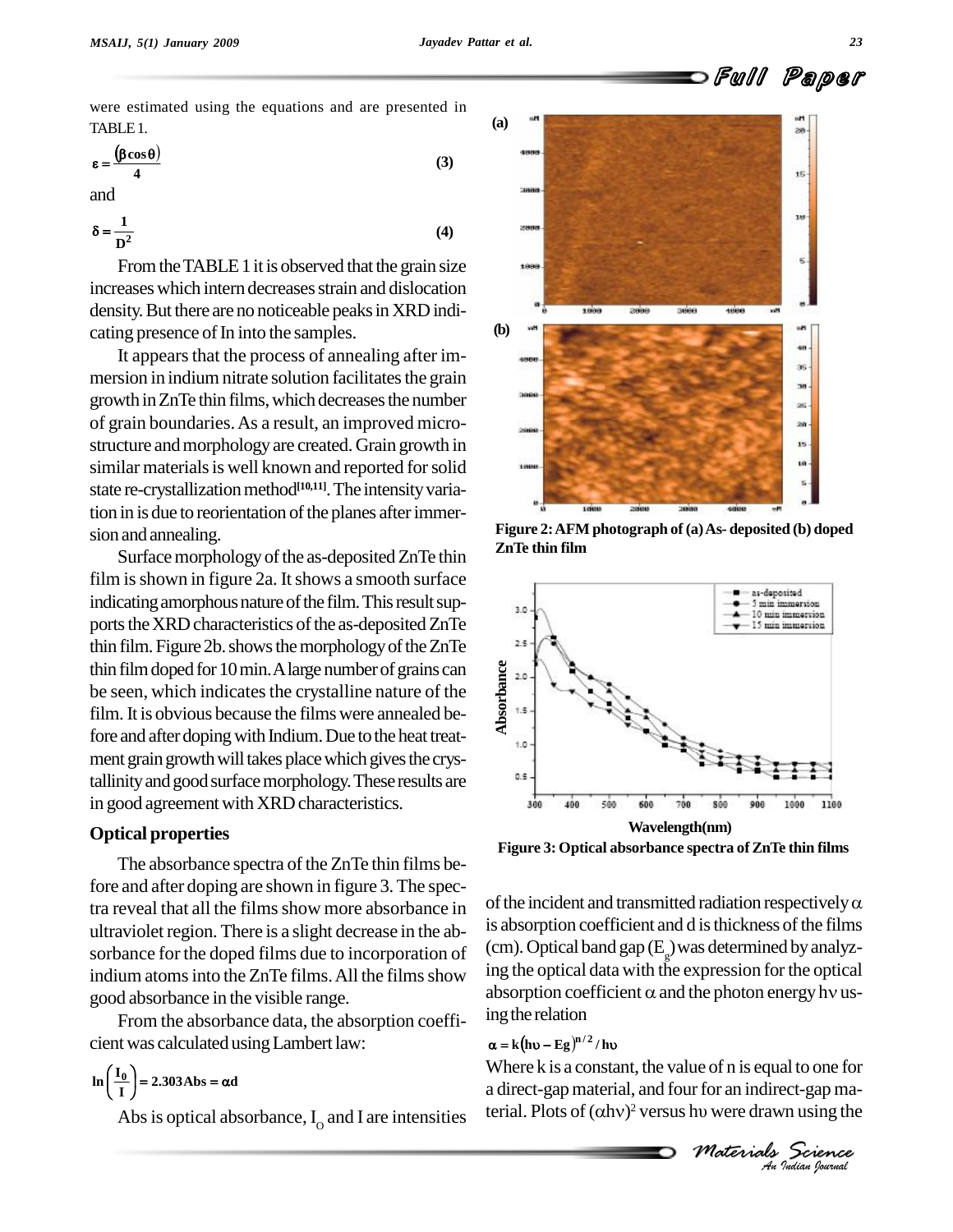



**Figure 5:Plots ofEg vs.immersiontime forZnTe thin films**



**Figure 6: I-V Characteristics of ZnTe films before and after Doping**

*I*. Extrapolati<br>*Indian Indian*<br>*Science* above equation. Extrapolation of the linear portion of  $10.00$ the plot to the energy axis yielded the direct band gap value as shown in figure 4. Shift of optical band gap

*Materials Science*



**Figure7: Variation of conductivity with doping concentration of dopedZnTe thin films**

with Indium concentrations was observed and band gap decreases with increase in the indium concentrations. Due to an ion-exchange, in the indium nitrate solution, incorporation of Indium into ZnTe films might be possible. Incorporation of indium introduces inter-band energy levels in the band gap of ZnTe thin films, which was responsible for slight shift in the energy gap.

Figure 5 shows the decrease in energy gap with immersion time. Conduction band edge decreases with increase in the doping concentration.Optical band gap of as deposited film wasfound to be 2.37 eV (Theoretical 2.24 eV) where asfor 15 min immersed film it wasfound to be 2.139 eV. It can also be attributed to the more number of accepters after incorporation of Indium atoms into the ZnTe thin films. This is due to the change in the conduction band edge **[12]**.

### **Electrical properties**

As-deposited and doped ZnTe thin films were cut into  $1 \text{ cm} \times 1 \text{ cm}$  square, electrical contacts were made with silver. The I-V characteristics of as deposited samples and indium doped (for different immersion times) samples are presented in figure 6. It was ob served that the highest forward current at constant voltage can be obtained at 15 min immersion, which means the highest conductivity. As-deposited ZnTe film shows age can be obtained at 15 min immersion, which means<br>the highest conductivity. As-deposited ZnTe film shows<br>maximum current of about 0.1µA at 5V whereas the films immersed for 5 min will shows the current of maximum current of about  $0.1\mu$ A at 5V whereas the<br>films immersed for 5 min will shows the current of<br> $0.001\mu$ A This large increase in the current is due increase in carrier concentrations after incorporation of In-atoms into the ZnTe films which is explained further

Full Paper